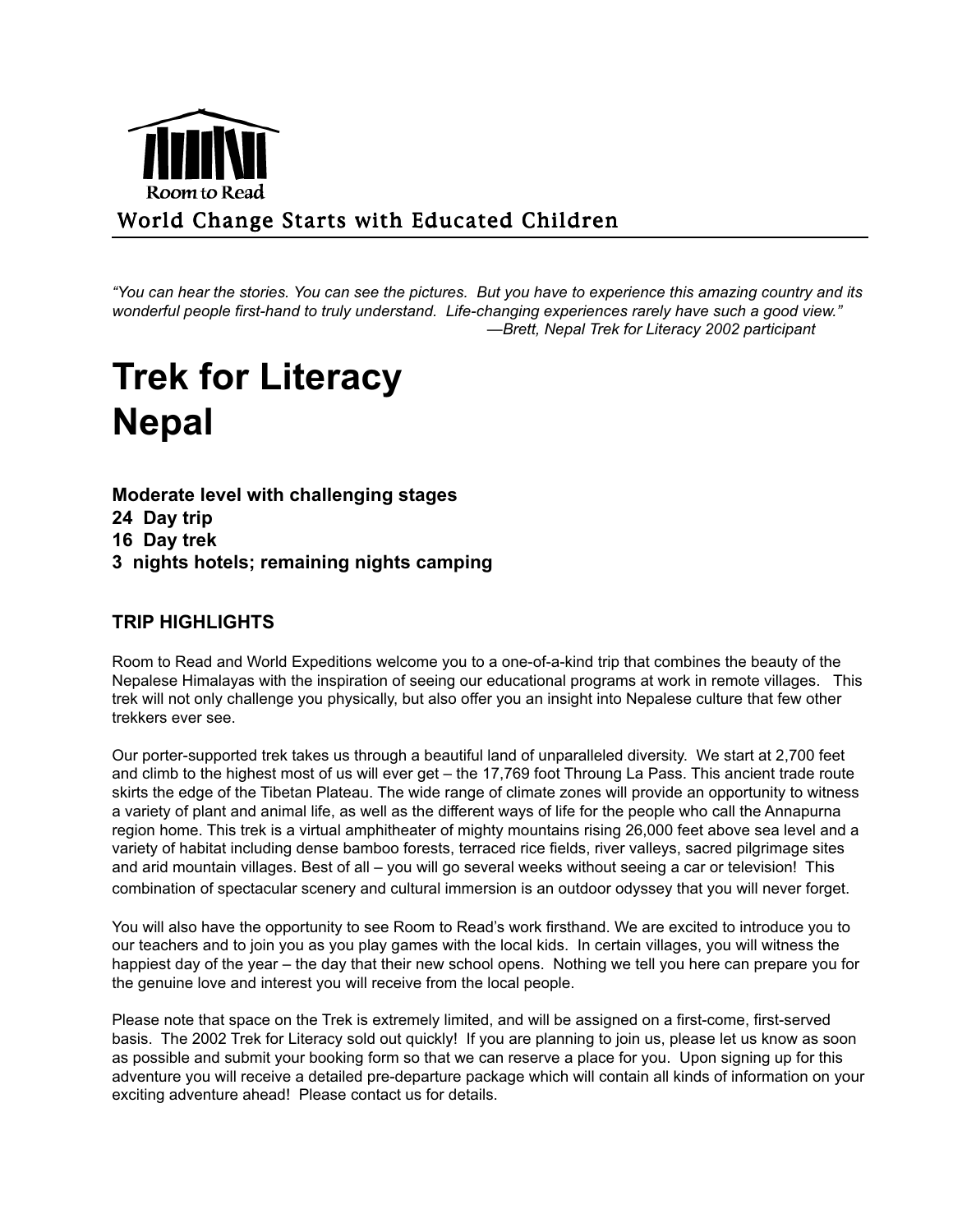# **ITINERARY IN BRIEF**

- Oct 24 Depart USA<br>Oct 25 In transit
- In transit
- Oct 26 Arrive Kathmandu
- Oct 27 Half day sightseeing in Kathmandu and dinner with Room to Read team
- Oct 28 Drive to Beshi Sahar, stopping at a School Opening Ceremony
- Oct 29 Commence trek<br>Nov 13 Completion of Tr
- Completion of Trek with arrival in Pokhara
- Nov 14 Fly from Pokhara to Kathmandu
- Nov 15 Depart Kathmandu
- Nov 16 Arrive USA

Cost: \$1495 (excluding airfare)

#### **DETAILED ITINERARY**

Oct 24-25 In Transit - Altitude 35,000 feet

Travel from your homeport to Kathmandu (for our suggestions on airlines, see the "Airline Information" section below). All flights cross the date line and a day is consequently lost (don't worry, you get it back on the way home!).

Oct 26 Arrive in Kathmandu

A hotel representative will meet you at the airport and transport you to the very comfortable Radisson hotel, one of the nicer ones in Kathmandu. You'll have a few hours to relax, shop, nap or begin soaking up the unique culture of Kathmandu, one of the funkiest cities in Asia.

A pre-trek briefing will be given at 5:00pm where arrangements will be made for the distribution of your duffel bag, sleeping bag and down jacket. Drinks and snacks will be served from 6:30 pm until 7:30pm, and this is a great opportunity to get acquainted with your fellow group members. A team from Room to Read will join the cocktail hour and tell you more about their work.

Oct 27 Kathmandu - Altitude 4,383 feet

This morning a sightseeing tour has been arranged, taking in the key attractions in and around Kathmandu. In the afternoon you will have the option of visiting one of Room to Read's new educational projects, or will have free time to explore Kathmandu, Patan, Bhaktapur, and the lesser-known towns that dot the valley on foot, by bicycle or trishaw. The area has an amazing range of fascinating highlights, whatever your interest. Excellent bookshops, extensive markets, and novelty and handicraft shops contrast with fantastic centers of cultural and spiritual significance - Kathmandu has more World Heritage sites than any other city in the world.

#### Oct 28 Drive to Besi Sahar - Altitude 2,700 feet

We will leave Katmandu at 7:00am on a privately-chartered bus. We climb the steep mountain passes that surround Kathmandu, then drop down into Dhading Province. Here, we will stop to enjoy breakfast at a beautiful hotel overlooking the river, then continue on to visit one of the new Room to Read schools for the School Opening Ceremony. Children will welcome you with flower garlands and smiles. You will be the honored guests at what will be one of the biggest days in the history of the village. At the school, you will also help us to make a donation of over 300 new books for the school library, and will have time to read with the children.

We then continue on to Besi Sahar, where our trek begins. The drive will take us through terraced fields, past numerous settlements and villages and along the Marsyangdi River.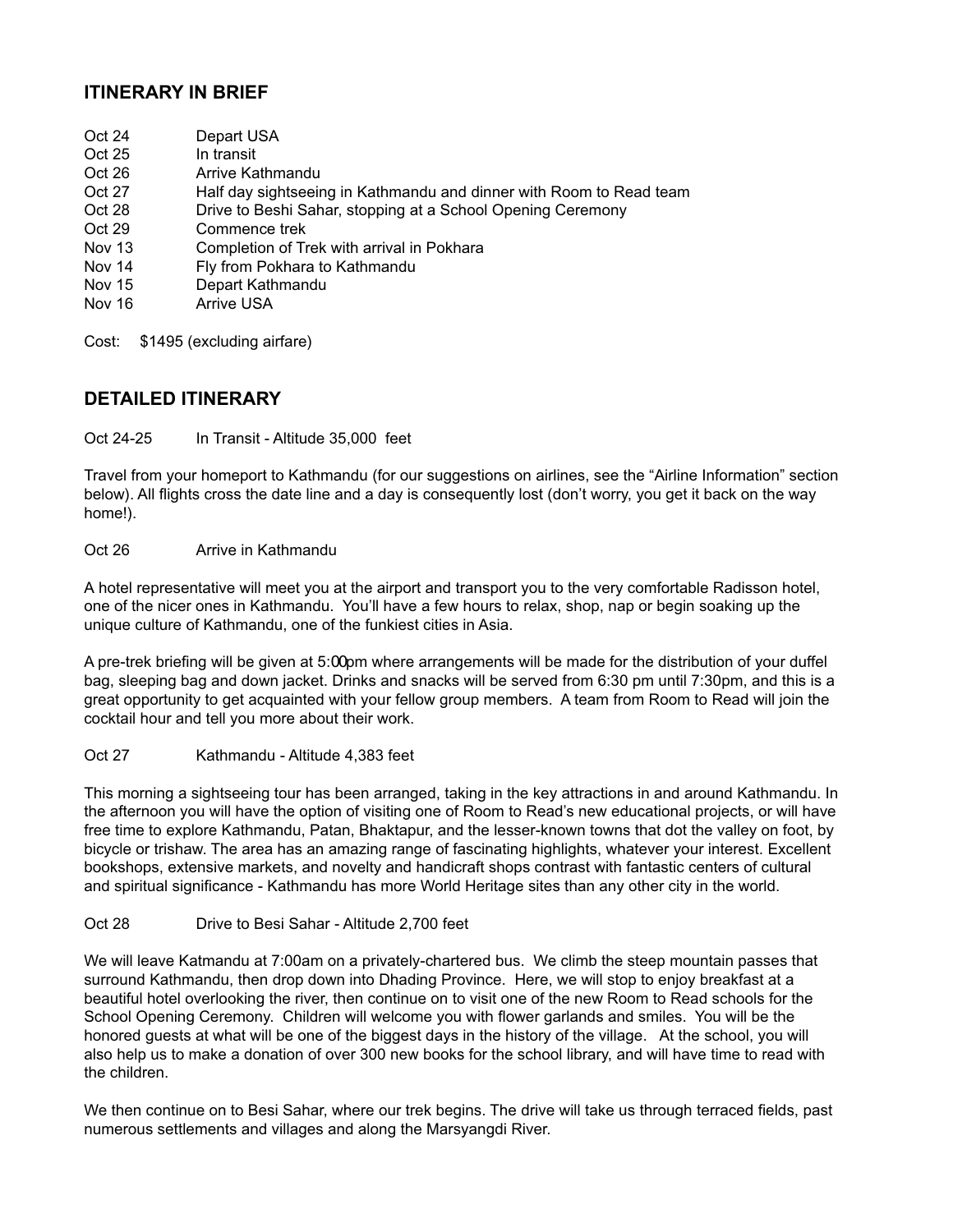#### Oct 29 Trek to Ngadi, 3-4 hours - Altitude 3,000 feet

Today is the first day of hiking. We plan to walk 3-4 hours to the village of Ngadi. The trek up from Besi Sahar is not especially a long one or steep one compared to what lies ahead, so it's a good simple first day. Along the way we will hopefully have great views of Himalchuli and Ngadi Chuli (Peak 29), our first-glaciated peaks. We will also have our first crossing of the river on somewhat primitive but exciting wooden bridges. We pass through the picturesque village of Bhulbhule at 2,700 feet before reaching our final destination, the very picturesque village of Ngadi.

Room to Read has helped the village of Ngadi to build a school, and at this primary school, you will be a part of the teaching experience. Each trekker is being asked to bring five copies of their favorite book from early childhood (ages 4-7). At the school you will be paired up with five eager students, who will form a circle with you as you read to them from your favorite book. At the end, you will leave each child with a copy, thereby assuring that your favorite book from childhood will "keep on giving". There will be an opportunity for you to take photos with your circle of new friends. Since the school has an outdoor volleyball court, we will also get a game going, mixing students and trekkers onto teams that will compete for bragging rights at the Gold Medalists of Ngadi.

#### Oct 30 To Buan Danda, 6-7 hours - Altitude 4,300 feet

The day starts off with excellent views to the north if the weather is clear. All around you on the high hills are settlements of the Gurung people, an ethnic group renowned for their bravery fighting as the Gurkhas. They are an enterprising herding and upland-farming people who speak their own unwritten language and occupy some of the most inaccessible villages high on the mountainsides above the trekking routes. After our arrival in the village of Baun Danda we will visit another school and participate in another "reading circle". Children will once again gather for the reading of your favorite childhood story. The remaining five copies will be distributed among the children in your group. More pictures and rewarding smiles will end the visit but stay in your memories for years to come.

After we leave Baun Danda, we continue on for three more hours to the village of Jagat. As our trek continues we will notice the many changes in the people whose culture is more Tibetan-like. For example, the houses are now built of stone and the vegetation is less tropical.

This is a long day of hiking, so we recommend an early start. Fortunately, you will have several opportunities to soak your legs in the very cold river. We highly recommend this as a refreshing break.

#### Oct 31 To Bagarchap, 6 hours - Altitude 6,900 feet

Our trail turns rocky as we follow the Marsyandi River steadily uphill along stony stairways. Several "teahouses" along the trail offer numerous excuses to stop to rest. The local dhut chai(milk tea) is great, the Cokes are cold, and there are great views. Stop and write in your journal; we're in no hurry. Towards the end of the day, we enter Bagarchap with its typical Tibetan designed houses and views of the Annapurnas. You'll want to be wide awake, since tonight is our gala Halloween party. So bring something simple and lightweight to wear — anyone dressing as a "trekker" will be ineligible for the coveted "Best Costume" award.

#### Nov 1 To Chame, 6-7 hours - Altitude 8,580 feet

The village of Chame is marked by a chorten containing Hindu elements. This town is one of the last places to load up on snacks and other sundries that you may need at higher altitudes. During the 2002 trek, several trekkers bought yak wool sweaters. Chame also contains a natural hot spring in the river, where we can soak off the day's muscle strain.

#### Nov 2 To Pisang, 6-7 hours - Altitude 10,280 feet

Theme of the Day: We're about to start getting high! We gain 1700 feet today, and will end the day at about two miles above sea level.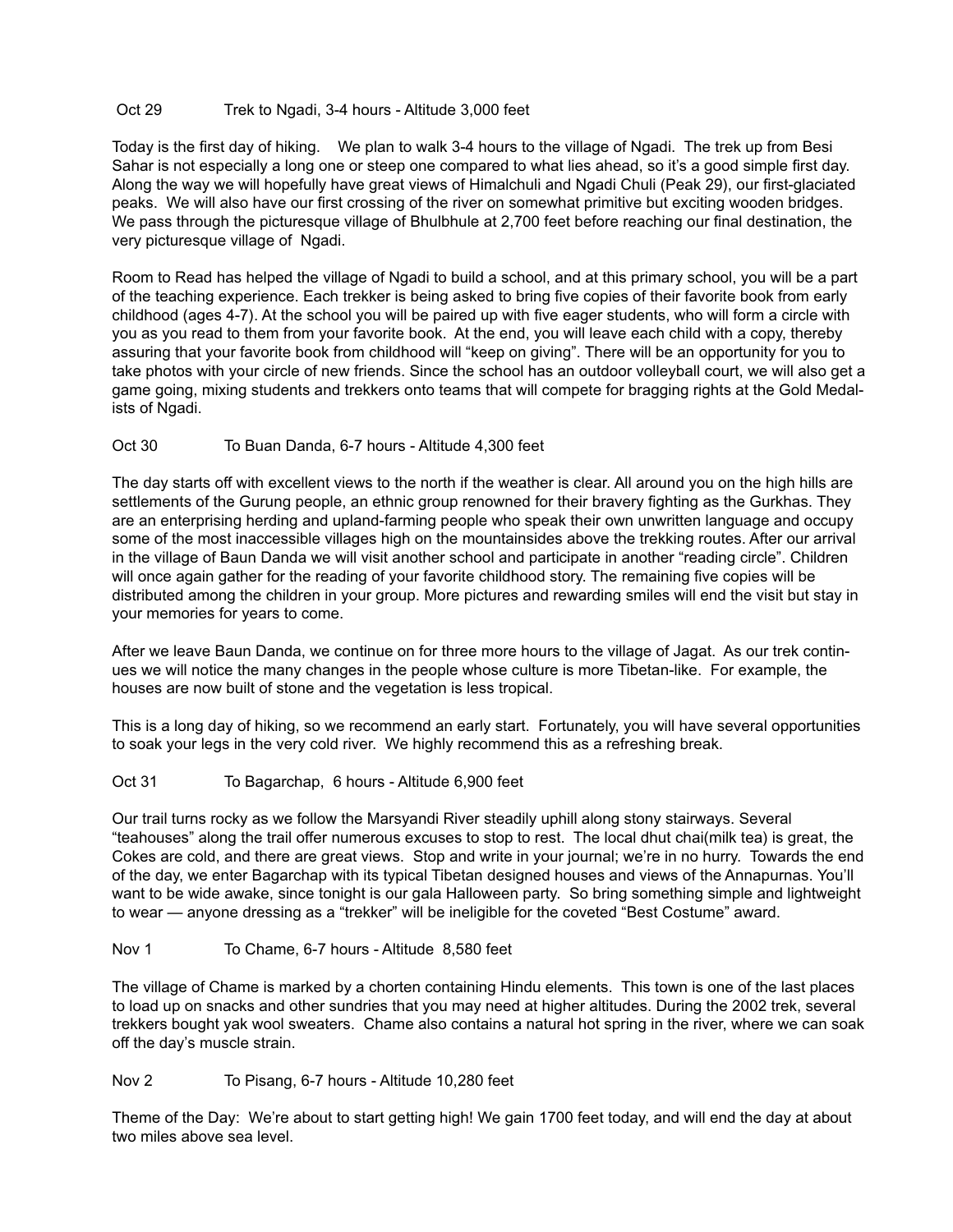From Chame our trail traverses through deep forest within the steep and narrow valley and crosses suspension bridges high above freezing waters. This terrain closely resembles the Cascade Range of Washington State. Along the trail, we catch our first views of the impressive Paunga Danda — the Great Wall of Pisang. This formation shows the incredible folding of lake-bed sediments that were upturned in the formation of the Himalaya. We end the day in the windswept town of Pisang. Prayer flags are whipping in the wind, the houses are made of stone, and 27,000 foot peaks can be seen in all their glory at sunset.

Nov 3 To Ghyaru, 6-7 hours - Altitude 12,050 feet

Theme of the Day: Brr!

The village of Ghyara is a favorite of most every Annapurna trekker who dares to climb this high. There is a "low route" that one can take to avoid the steep uphill climb to Ghyaru over a series of switchbacks, but the view from up here is more than worth the effort. Trust us on this one! The low route stays along the river, whereas the upper route gives one an extra 2000 feet of elevation gains from which to view the spectacular Annapurna massif. Although the climb is steep, it is not long. Today's hike should not take more than three hours. So by lunchtime, you will be kicked back enjoying one of the best views of your life. Tonight will be cold, so most of us will be in our sleeping bags by 7:00pm and asleep by 9:00pm. Good thing too, as tomorrow morning's sunrise is not to be missed.

Nov 4 To Manang, 6-7 hours - Altitude 11,480 feet

Theme of the Day: Sunrise!

If there has ever been a day when you need to get up at 5:15am to witness the sunrise, this is it. Directly to our west are 27,000 foot peaks, and to see them hit by 'first light' is a life-affirming experience. After this sight, and some tea to warm us, we will head off for what promises to be an easy day of hiking. Yes, easy! Note that we are actually dropping in altitude today. Our reward for yesterday's uphill climb is a morning full of wide, flat trail with spectacular views of the Annapurna massif. John Wood once shot 75 photos in two hours along this section of trail.

We will have pass through the charming village of Ngawal and we then head downhill to the town of Manang. Like yesterday, this is not a long day of hiking – about four hours in all. When we get to Manang, if you still have energy there are several good side excursions from here. Or, you may wish (and we recommend this) to attend one of the Himalayan Rescue Association's daily lectures on avoiding problems with altitude.

Nov 5 In Manang - Altitude 11,480 feet

Theme of the Day: No hiking!!

In order to allow proper acclimatization to the altitude, we will take a rest day in Manang. By this elevation, your body will need time to adjust to the changed conditions. There are several options that can occupy you during the day – a hike to a spectacular mountain lake, the HRA lecture, sleep, or reading a book in the afternoon sun.

Please note that this rest day is not optional, and we will not entertain requests to "save a day" by skipping it. It is not worth the danger of getting to a high altitude too quickly.

Nov 6 To Yak Khara, 6 hours - Altitude 13,020 feet

Climbing steadily through the Tengi we leave the Marsyandi Valley and continue along the Jarsang Khola Valley. The vegetation becomes increasingly sparse and you will note that the river has significantly decreased in size as we get closer to its source. In the afternoon we reach the tiny little settlement of Yak Khara (Nepali for "yak pasture") where we call it a day. The afternoon tea will taste great, as it's starting to get cold at this altitude.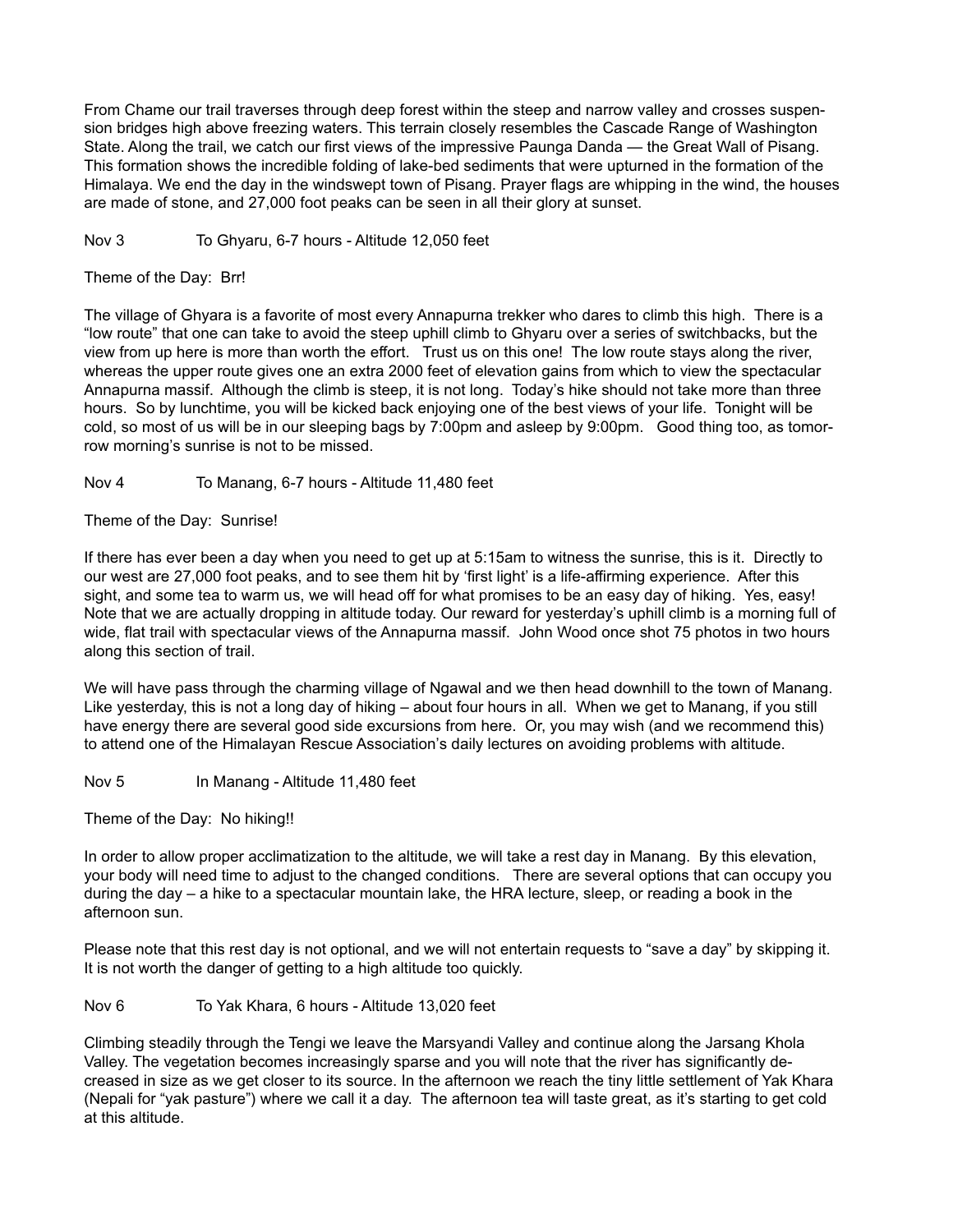#### Nov 7 To Throng Phedi, 5 hours - Altitude 14,450 feet

The trek continues up the Valley and on to Throng Phedi (14,450ft), meaning "foot of the hill". This is the base camp where we will spend the evening before arising before sunrise to ascend the pass. From here, you can look back down the valley and realize that peaks that were once towering over us are now below us. It's a great feeling of accomplishment.

Nov 8 Throng-La Pass -Altitude 17,769 feet - on to Muktinath 8-9 hours, 12,513 feet

Theme of the Day: Victory!

Today is the day! For most of us, this is probably the highest climbing we will do, as we ascend to the 17,769 foot Throng-La Pass. We start early, as we have many hours in front of us, and want to reach the pass early in the day before the winds start whipping.

The pass is marked by chortens and prayer flags fluttering in the breeze. You will be happy to know that one enterprising local actually sells tea at the summit, and you will need it after the challenging ascent. You will want to take summit photos, then start the steep descent.

In the afternoon, we enter the Hindu and Buddhist pilgrimage site of Muktinath. As we rest here for the evening we will have the opportunity to witness the interaction amongst the Tibetan traders as well as the Sadhus who walk two thousand miles here from their homes in the south of India. And you thought your legs were tired!

#### Nov 9 To Kagbeni, 5 hours - Altitude 9,270 feet

Following our breakfast and hot tea we trek to the village of Kagbeni, a beautiful old Tibetan village with a famous monastery. Room to Read helped the local school to establish a library and we continue to work with them on other projects. If you've seen the Room to Read documentary video, this is the village where Rob and Miriam built the library. Trekkers will have an opportunity to visit the school, followed by a tour of the monastery. We'll have lunch and spend the night at the famous "Red House Lodge", run by three jolly sisters. If you are nice to them, they might agree to show you their private shrine to Buddha.

#### Nov 10 To Marpha, 6-7 hours - Altitude 8,800 feet

Yes, we are losing altitude again, for the second day in a row! Welcome to the back half of the trek! The other good news is that we have now entered the stunningly-beautiful Kali Ghandhaki River Valley, the deepest valley in the world. For the next several days, you will have mountains that tower 17,000 feet above you as you follow the river. The only downside to this is that it will be windy (we'll bet you a beer on this one, and give you 3-1 odds), so bring something to cover your face and eyes, like a bandana and sunglasses. After three hours, we arrive in the prosperous village of Jomsom, where we lunch. We will then go uphill to the village of Syang, where Room to Read has built a library. We will deliver some new books to the school, to augment the library, and you will experience being a small town hero! After this, we will walk one more hour to the village of Marpha, one of the most beautiful places in Nepal.

#### Nov 11 To Kalopani, 6 hours - Altitude 8,500 feet

Today is another scenic day of trekking. Amongst the highlights are: (a) several crossings of the Kali Ghandhaki River on high suspension bridges; (b) pine and conifer forests that may tempt you to take an afternoon snooze along the trail; and (c) the picturesque village of Khobang, a town of narrow alleys and tunnels that connect houses built around enclosed courtyards as protection from the strong winds. If you have an aversion to headwinds, you will want to start early on this day, as the winds usually begin to get strong by late morning. We end our day in the village of Kalopani.

#### Nov 12 To Tatopani, 6-7 hours - Altitude 4,000 feet

Today is our last full day on the trail, and we end in a place that may make you wish you had booked your return flight for sometime next year. Tatopani is famous for two things. First, tato pani means "hot water" in Nepali, as this village derives its name from the hot springs found along the river. You will share the large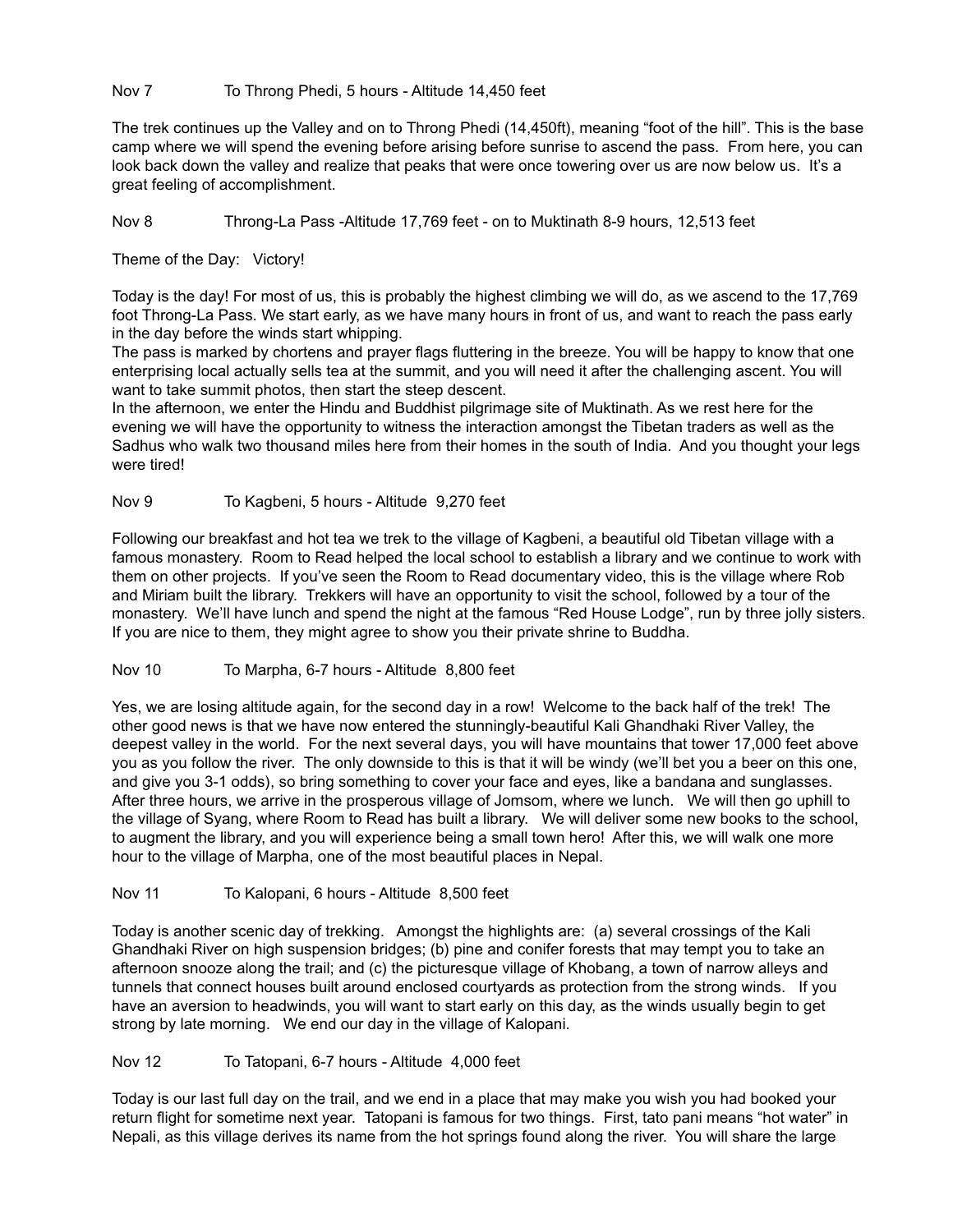bathing pools with Indian sadhus (religious pilgrims), fellow trekkers, and locals. It's a very egalitarian and hedonistic environment. Second, Tatopani is known for its inn system, run by the local Thakali people. They are said to be amongst the best lodge keepers and cooks of Nepal. Room to Read Founder John Wood can attest to this, reporting that "This is the only part of the Annapurna trek where I've felt as though I gained weight!"

Nov 13 To Pokhara, 6-7 hours - Altitude 3,200 feet

After a suggested breakfast of apple pie, and a suggested morning activity of one more soak in the hot springs, we leave Tatopani and hike for several hours through an incredible valley of canyons and a swift river to the village of Beni. In Beni, we will pick up a local taxi service to drive us the three hours to Pokhara. We should arrive in Pokhara by mid-afternoon. For the first time in a few weeks, you will have luxuries like email and Internet access and international newspapers. That night, we will have our goodbye dinner and celebrate our feat of walking nearly 200 miles while smiling through most of it.

Nov 14 To Kathmandu - Altitude 4,383 feet

Depart Pokhara on a morning flight to Katmandu. The flight is only one hour long, so you will have time during the day to explore more of Katmandu, or to do some last-minute shopping.

Nov 15 Depart Kathmandu for home

Nov 16 Arrive USA

NOTE ON ITINERARY: Although we do our best to follow the schedule above, this itinerary is subject to change due to weather, route conditions, and other factors beyond our control. Also, some educational projects may be changed. We are constantly supporting new programs in Nepal, and we may as a result decide to switch one school or library visit for another. In any case, you will see a great many of our projects while on the trek.

### **THE COUNTRY AND ITS PEOPLE**

Nepal is known for its beautiful and dramatic scenery. Avid walkers and non-walkers alike are drawn to its mountains and foothills to view the Himalaya and the world's highest peaks. Many also discover the beauty of the forests and the enjoyment of time spent as a self-contained expedition, far from the rush of the modern world and in the delightful company of the trek crew as they tend to our needs and ensure that we are comfortable and able to enjoy the trek to the fullest. They are physically strong, sharp-witted and have an incredibly positive attitude towards a life that we would consider extremely tough.

There is something about a trek in the Himalaya that draws you back time and time again. For keen walkers it is a paradise and even avowed non-walkers find that one foot just seems to follow the other, drawn by the appeal of what lies beyond.

Nepal's population of around 20 million people is a blend of Hindu, Buddhism and animist religion. Nepal is a mosaic of cultures, ethnic groups and languages. It is remarkable that in a country of this size there are over 30 different ethnic groups, with at least as many languages. One million people live in the Kathmandu Valley, but at least ninety percent of the population live in the rural areas of the lower and middle hills of the Himalayan Range. Nepal is predominantly a simple rural society and a trek in the foothills of the Himalaya is a strong cultural experience as we spend time with our crew and meet local village people.

### **WEATHER PATTERNS**

October and November are the ideal months to visit Nepal. The weather is usually stable with mild to warm days, cold nights and clear views. Daytime temperatures can reach 77-85°F at low altitude in October and nights can drop to below 32-40°F at higher altitudes.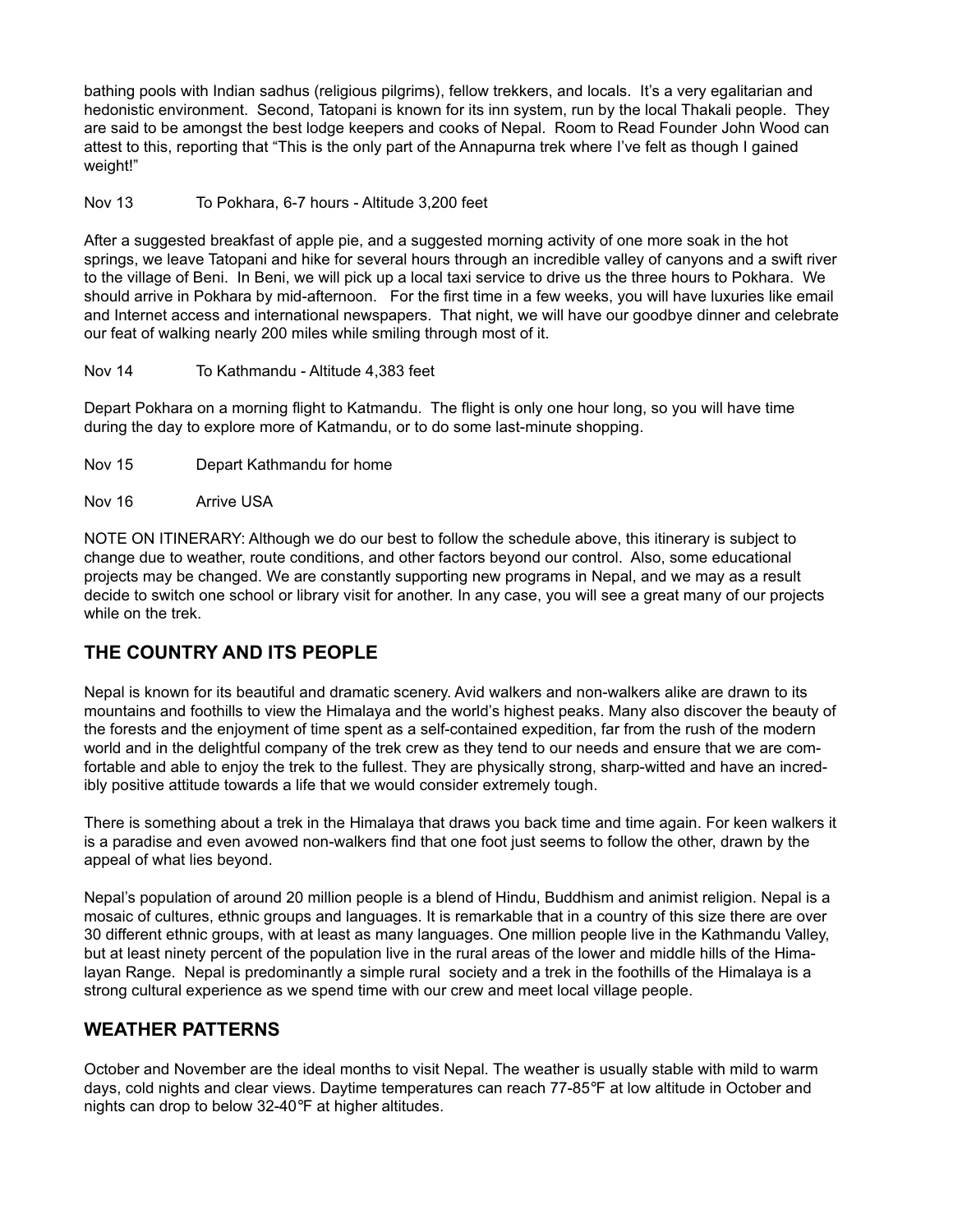# **DAILY TREK ROUTINE**

You will be woken with a cup of tea brought to your tent between 6 am and 7 am, followed by a small bowl of warm water for washing. Before breakfast you pack your gear into your duffel bag which is then taken by the porters and will not usually be available to you until camp that afternoon (you will of course have a day pack with essentials like suntan lotion, two water bottles, and an extra layer of clothing). We are usually on the trail between 7.30 am and 8.30 am. Following a good morning's walk, we stop for lunch at around 11 am.

Lunch is usually a 2 hour break to allow for the trekker's meal followed by the crew meal. This break also enables you to do your washing in the warmest part of the day, catch up on your diary, read or rest. The afternoon walk is generally a little shorter and camp is usually reached by around 3 pm to 4 pm.

Once we have reached camp and the kitchen is set up afternoon tea is served. Washing water is again provided to enable you to wash at the end of the trek day. Until dinner there is time to rest, explore the surrounding area and villages or sit and chat with the crew and local people. Dinner is usually served around 6 pm to 7 pm. Remember to bring your water bottle to the mess tent so it can be filled with boiling water. It then makes a great hot water bottle. Trekking evenings afford some of the best memories of your trek, whether it is talking, playing cards, chatting with the crew or joining in some singing and dancing with the local people, it is always a special time. All camp chores are done for you, leaving you free to use your time to the fullest. You carry only a light daypack as your gear is carried by yaks or porters.

# **MEALS**

Our menu is based on fresh food to provide three nutritious, plentiful and tasty meals daily. Breakfast is a selection of cereal, muesli, and porridge, followed by pancakes, chapati, puri and local breads. An egg dish usually completes the meal. Lunch is a selection of salads, pasta, traditional breads, cheese and potato dishes. Our evening meal commences with soup and is followed by rice, pasta and a range of vegetable and meat dishes. Fruit or a local dessert complete the meal. Tea, coffee, hot chocolate, and cookies are provided at meals and on request in camp. We can cater for specific dietary needs if we know in advance. First-time trekkers are pleasantly surprised at the quality of the meals.

### **HEALTH**

You can expect to remain healthy throughout the trek. All food is hygienically prepared, cooked and served. Our kitchen crew are well trained and conscientiously adhere to strict hygiene guidelines. All water is boiled to ensure it is safe to use. You should be conservative when you eat in Kathmandu prior to the trek. Do not eat any food from tea-houses on the trek as the risk of illness is far too high.

All our leaders undertake intensive first-aid and medical skills courses with Dr Jim Duff, a high altitude specialist. We carry an extensive medical kit and if necessary can promptly evacuate.

# **LEADER AND CREW**

Room to Read brings you this adventure in partnership with our friends at World Expeditions, a company that has been taking trekkers to Nepal for almost 30 years. Leaders include males and females who are of Nepali background. All have years of experience and are professional guides dedicated to providing the best experience possible. They have a high level of competence in wilderness and emergency medicine as they all complete annual courses with Dr. Jim Duff, expedition doctor on three Mt. Everest climbs. We'll be traveling as a self-contained expedition ensuring that we do not deplete limited local food resources, and we'll be providing valuable employment for the local people. We're sure you'll enjoy the company of the crew members with whom we share our days. Guides will ensure we take the right trail, kitchen hands prepare our food and do the washing up, the skilled cook's meals will please you, porters and yak handlers move your gear from camp to camp and the sirdar oversees the operation. The times you spend with these people - walking, talking, playing games - will often be the fondest memories of your trek.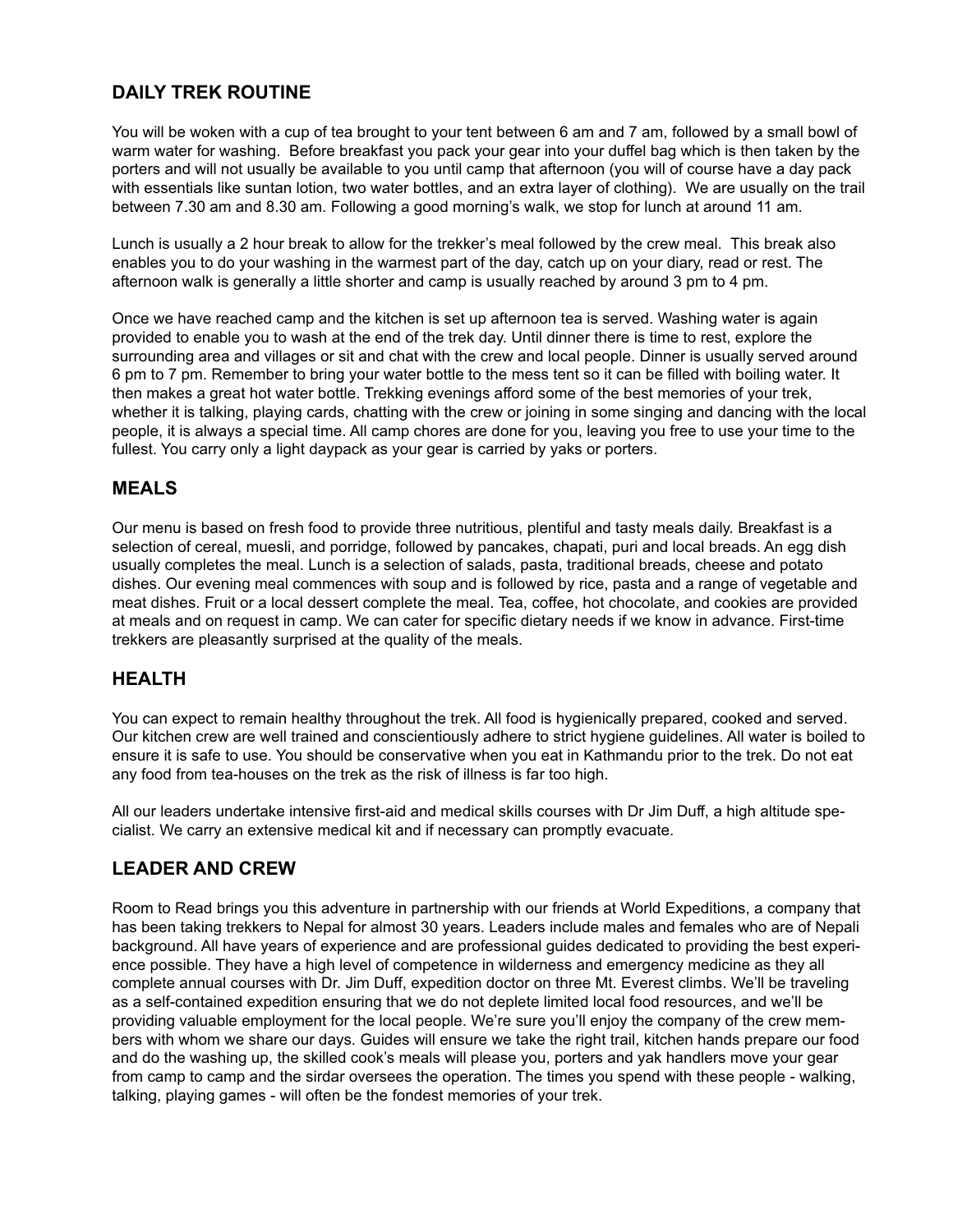# **TIPPING**

Tipping is a tradition throughout the Indian sub-continent. At the end of the trek your leader will collect what you wish to give and assist the group to distribute it fairly amongst the crew. The staff will work very hard and look forward to your tip as an indication from you of a job well done. As a recommendation, you should budget on tipping around 120 rupees (approximately USD\$2) for each trek day. If you wish to tip the group leader please do this in addition to the crew's tip. We do not include the tip in the cost of your trek because if we did the crew would not see it as an expression of your satisfaction.

#### **ACCOMMODATION**

In Kathmandu we'll stay at the Radisson Hotel, a first class hotel within walking distance of the town center, where a full breakfast is provided. You may leave any items not required on the trek at the hotel.

#### **GEAR**

Most of the specialist gear required for the trip is provided by our partners at World Expeditions. In Kathmandu you will be given a duffel bag containing a quality sleeping bag and inner liner, insulating rubber mat, and a down or fiber-filled jacket (note that this saves you the trouble, and the cost, of buying gear that you may not need again!). You will need to bring walking boots, a day-pack and at least two water bottles in addition to your clothing and personal gear. Please refer to your pre-departure package for full requirements. This document will be provided once you have signed up for the trip.

# **ENVIRONMENTAL CONSIDERATIONS**

Nepal's environment is extremely fragile. The rapidly increasing population puts immeasurable pressure on the country's environment and resources and it is our responsibility as visitors to minimize the impact of our presence. Deforestation is Nepal's greatest environmental problem and World Expeditions pioneered the use of kerosene as an alternative fuel to wood on all expeditions. We therefore do not have campfires and we strongly discourage group members from buying wood-fuelled hot showers in teahouses along the trail. We do not cook in teahouses as they burn wood but do our cooking on kerosene stoves that we carry with us.

# **POKHARA TO KATHMANDU MOUNTAIN FLIGHT**

The flight to Kathmandu is a spectacular journey and one of travels musts. Unlike the small mountain airstrips that use small aircraft and are often unreliable due to weather delays, this flight is from the major airport of Pokhara to the capital of Kathmandu. The many flights between these two cities use larger aircraft and have frequent schedules. The views of the Annapurna, Manaslu, Ganesh and Langtang ranges are breathtaking. An extra bonus is that we avoid a day-long bus journey back to Kathmandu along the road you have already traveled, giving you more time to relax in Kathmandu and explore its highlights.

### **ACUTE MOUNTAIN SICKNESS**

When we ascend above 8000 feet our bodies have to acclimatize to the decreasing amount of the oxygen available. To allow our bodies to adjust, World Expeditions has structured the treks so that you ascend slowly, allowing acclimatization to occur. However, during the acclimatization process, you may experience some of the following symptoms.

- Headache,
- Tiredness,
- Disturbed sleep ,
- Loss of appetite/nausea,
- Shortness of Breath,
- Cough,
- Palpitation,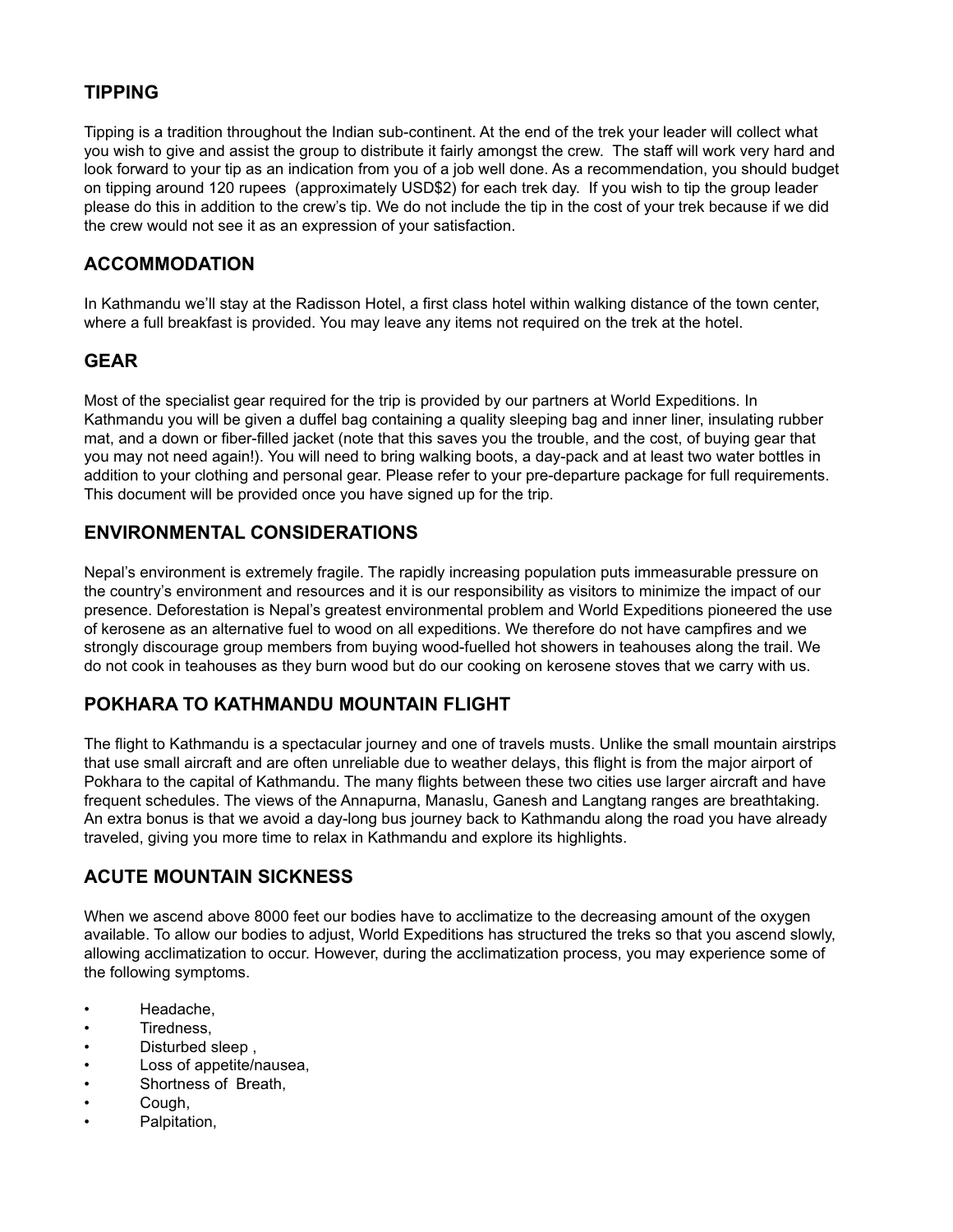Swelling of the hands and face.

Individuals acclimatize at different rates. Your best strategy is to take your time and drink plenty of water. These symptoms may not indicate the onset of A.M.S. and if you experience them it does not necessarily mean that you should not continue. Group leaders have extensive first aid training and we urge you to communicate with the group leader at all times should you believe you have any symptoms in order that we can effectively monitor your symptoms. The only cure for Acute Mountain Sickness is to descend. Please note that your group leader has ultimate responsibility and may ask you to descend if symptoms persist.

# **COST**

Airfare: We would highly recommend that you make your airline reservations as soon as you know for sure that you are going on this trip. Flights into and out of Katmandu are infrequent and usually overbooked. World Expeditions will be happy to help you with your airfare so please contact them for details.

In-country costs: These are estimated at \$1495. Each trekker will be responsible for paying this amount, in advance. The initial deposit of \$750, payable to World Expeditions will reserve your spot on the trip. Please note that this deposit is non-refundable, and is required in order for your spot on the team to be reserved.

# **COST INCLUSIONS**

- Trek Pre-departure Information Guide, with all you need to know for your trek
- Hotel accommodation at one of Kathmandu's best hotels on a twin share basis with breakfast
- All internal transport by private bus, jeep, car or air
- All group airport transfers
- Gear package including duffel bag, sleeping bag and liner, insulated sleeping mat and down or fiber filled jacket
- All meals while trekking
- Two-person tents with sewn in floor and fly sheet
- Porters to carry all personal and group equipment & Porter's insurance
- Group leader, sirdar, guides and kitchen staff
- All park entrance fees and trekking permits
- Emergency medical kit
- Half day sightseeing in Kathmandu

### **NOT INCLUDED**

- International airfare
- Lunch and dinner in Kathmandu
- Monument entrance fees during Kathmandu city tour
- Sodas, or alcoholic drinks
- Items of a personal nature such as phone calls, laundry, etc.
- T ips
- Airport and departure taxes
- Nepal Visa (required)
- Travel Insurance (required)

### **RAISING FUNDS TO SUPPORT OUR WORK**

Room to Read staff and various friends in Nepal volunteer their time in order to make this a special trip. Our goal is to show you a side of Nepal that few tourists ever see. And because we negotiate special discounts, your trip is substantially less expensive than what other tour operators charge.

However, in return, we ask that each trekker either donate or raise money to support our work. Each trekker is required to raise or donate \$3000. Most trekkers choose to raise donations from fund-raising activities, while some make a personal donation or get family members to do the same. In either case, all donations to us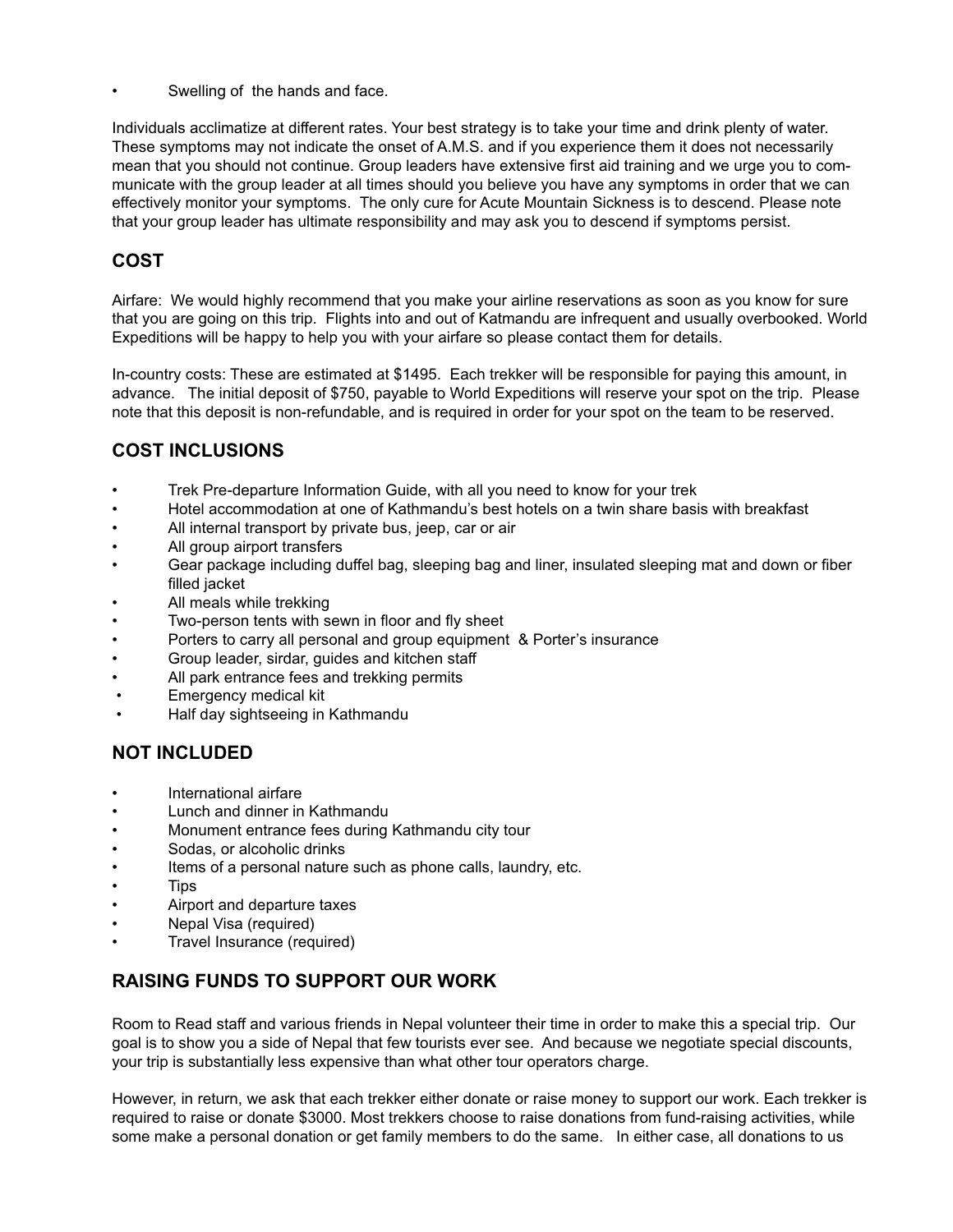are tax-deductible. We will provide you with fund-raising advice, as we've had many people do this over the last year and know of successful strategies. You are responsible for issuing receipts to each donor (we'll provide them to you) and collecting their email addresses for inclusion on our email update list.

Some people are worried about this, as they have not done fund-raising in the past. Don't be! There are literally tens of thousands of people who have done the Leukemia Society's Team in Training program, which requires them to raise a similar amount. If that many people have done it, it's not that difficult. And we'll give you advice on how to get it done. Please remember that Nepal is one of the poorest countries on earth, and these children need schools and libraries to help make a dent in the 70%+ illiteracy rates. We want the main focus of the Trek for Literacy to be about bringing you a wonderful vacation, but we also want to leave behind a positive legacy for the children of Nepal.

### **WHAT'S NEXT?**

- 1. Sign up now!
- 2. For fundraising information and questions about Room to Read's work contact: 415-561-3331 travel@roomtoread.org www.roomtoread.org
- 3. To sign up for the trip or for specific questions about the itinerary please contact World Expeditions at: 1-888-464-TREK o[r michelle@WEadventures.com](mailto:michele@WEadventures.com)

# **KEY DATES**

- ASAP A deposit of \$750 is needed to reserve your spot on the trip. Upon receipt of your deposit, World Expeditions will provide you with a complete pre-departure package which will contain all kinds of information to help you prepare for your adventure ahead.
- August 1, 2003 The remaining payment (adjusted for deposit) for in-country costs must be made to World Expeditions. Your medical form, personal details form, Terms & Conditions Contract, flight reservations and travel insurance information is also due.
- September 1, 2003 By this date, each participant must have submitted their total fund-raising contribution of \$3,000 to Room to Read.

#### Important Note:

These trip notes represent the most current information available for this itinerary, and supersede any information previously distributed. In remote and developing countries do not expect standards you are used to at home. Remote areas are sometimes unpredictable and itineraries may be altered. To get the most out of your adventure it is important that you are flexible, positive and eager to take on all the challenges that arise.

# **ENJOY THE ADVENTURE OF BEING ALIVE!**

Room to Read/World Expeditions Jan 2003

*"Room to Read provided a very unique way to see Nepal. Trekking in the Himalayas AND getting the opportunity to visit the local schools and meet the students was an unforgettable experience."*

 *—Jennifer Dailey, Trek for Literacy 2002 participant*